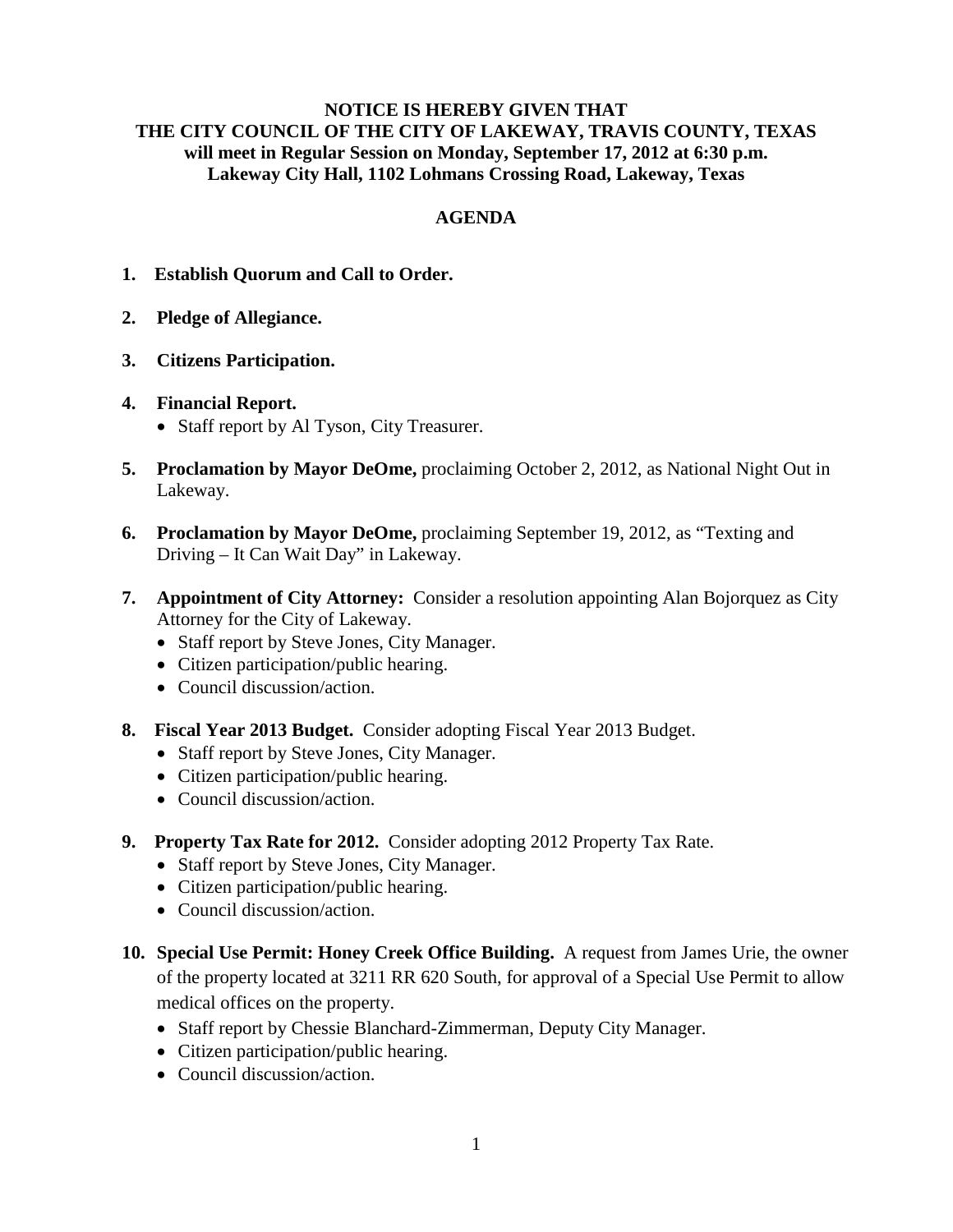- **11. Special Use Permit: Weed Corley Fish Funeral Home.** A request from Leanne Dupay representing Weed Corley Fish Funeral Home, the owner of the property located at 411 RR 620 South, for approval of a Special Use Permit to operate an Event Center on the property.
	- Staff report by Chessie Blanchard-Zimmerman, Deputy City Manager.
	- Citizen participation/public hearing.
	- Council discussion/action.
- **12. Special Use Permit: Lakeway Texaco.** A request from Village Service Station, Inc, the owner of the property located at 2200 Lakeway Boulevard, and Lakeway Texaco, for approval of a Special Use Permit to operate a full service automotive repair and gas station with automatic car wash on the property.
	- Staff report by Chessie Blanchard-Zimmerman, Deputy City Manager.
	- Citizen participation/public hearing.
	- Council discussion/action.
- **13. Preliminary Plan: Serene Hills.** A request from Serene Hills, Ltd., the owner of a portion of the property located at 17500 West SH 71 (Serene Hills Subdivision), for approval of a revision to an existing Preliminary Plan. **THIS ITEM HAS BEEN POSTPONED.**
- **14. Preliminary Plan: Serene Hills Commercial East.** A request from Durhman and Bassett Realty, the owner of 8.99 acres located at 17500 West SH 71 (Serene Hills Subdivision, Phase 1B, Commercial Lot 600), for approval of a revision to an existing Preliminary Plan.
	- Staff report by Chessie Blanchard-Zimmerman, Deputy City Manager.
	- Citizen participation/public hearing.
	- Council discussion/action.
- **15. Final Plat: Serene Hills Commercial East.** A request from Durhman and Bassett Realty, the owner of 8.99 acres located at 17500 West SH 71 (Serene Hills Subdivision, Phase 1B, Commercial Lot 600), for approval of a Final Plat of the property to include five commercial lots.
	- Staff report by Chessie Blanchard-Zimmerman, Deputy City Manager.
	- Citizen participation/public hearing.
	- Council discussion/action.
- **16. Final Plat: Lakeway Airpark South.** A request from East El Paso Medical Group, the owner of the property located at 2910 Lakeway Boulevard, for approval of a Final Plat of the property to include 8 residential lots, 3 aviation lots, and associated water quality/detention and right of way.
	- Staff report by Chessie Blanchard-Zimmerman, Deputy City Manager.
	- Citizen participation/public hearing.
	- Council discussion/action.
- **17. Annexation: Lakeway Highlands Commercial Lot.** A request from Las Ventanas Land Partners, Ltd., the owner of approximately one acre of land located south of Highlands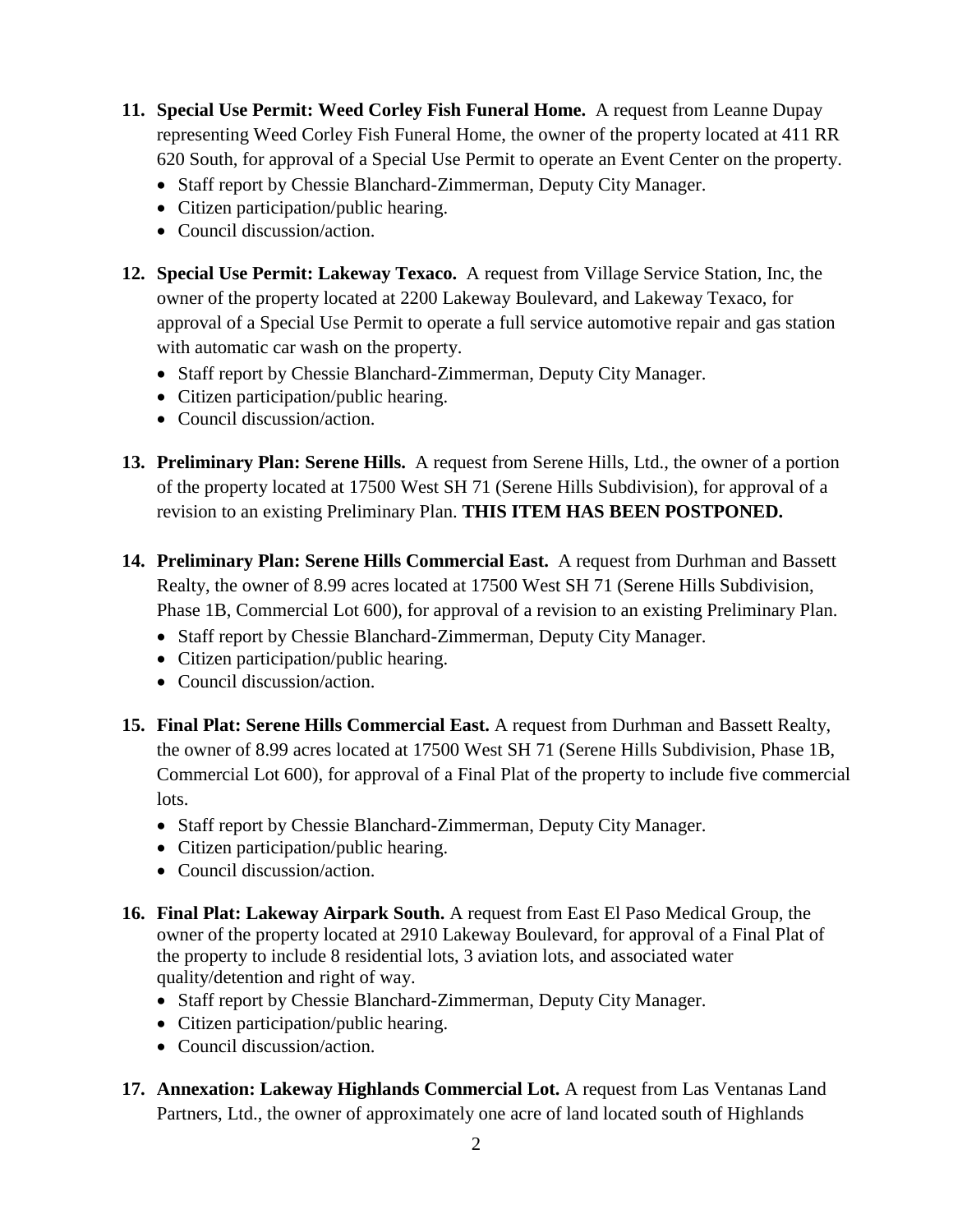Boulevard and west of Highlands Village Drive, for annexation of the property. (This is the second of the two required public hearings.)

- Staff report by Chessie Blanchard-Zimmerman, Deputy City Manager.
- Citizen participation/public hearing.
- Council discussion/action.
- **18. Original Zoning: Lakeway Highlands Commercial Lot.** A request from Las Ventanas Land Partners, Ltd., the owner of approximately one acre of land located south of Highlands Boulevard and west of Highlands Village Drive, for original zoning of C-1 (Commerial – Office/Retail) for the property.
	- Staff report by Chessie Blanchard-Zimmerman, Deputy City Manager.
	- Citizen participation/public hearing.
	- Council discussion/action.
- **19. Zoning Change: Lakeway Highlands Commercial Lot.** A request from Las Ventanas Land Partners, Ltd., the owner of approximately .02 acres of land located south of Highlands Boulevard and west of Highlands Village Drive, for approval of a change in zoning from GUI (Government/Utility/Institutional) to C-1 (Commercial – Office/Retail) for the property.
	- Staff report by Chessie Blanchard-Zimmerman, Deputy City Manager.
	- Citizen participation/public hearing.
	- Council discussion/action.
- **20. Preliminary Plan: Lakeway Highlands.** A request from Las Ventanas Land Partners, Ltd., the owner of approximately one acre of land located south of Highlands Boulevard and west of Highlands Village Drive, for approval of a revision to an existing Preliminary Plan.
	- Staff report by Chessie Blanchard-Zimmerman, Deputy City Manage.
	- Citizen participation/public hearing.
	- Council discussion/action.
- **21. Final Plat: Lakeway Highlands Commercial Lot.** A request from Las Ventanas Land Partners, Ltd., the owner of approximately one acre of land located south of Highlands Boulevard and west of Highlands Village Drive for approval of a Final Plat of the property to include one commercial lot.
	- Staff report by Chessie Blanchard-Zimmerman, Deputy City Manager.
	- Citizen participation/public hearing.
	- Council discussion/action.
- **22. Special Use Permit: Lupine Lane.** A request from Las Ventanas Land Partners, Ltd., the owner of approximately one acre of land located south of Highlands Boulevard and west of Highlands Village Drive, and Lupine Lane, LLC, for approval of a Special Use Permit to allow a childcare facility on the property.
	- Staff report by Chessie Blanchard-Zimmerman, Deputy City Manager.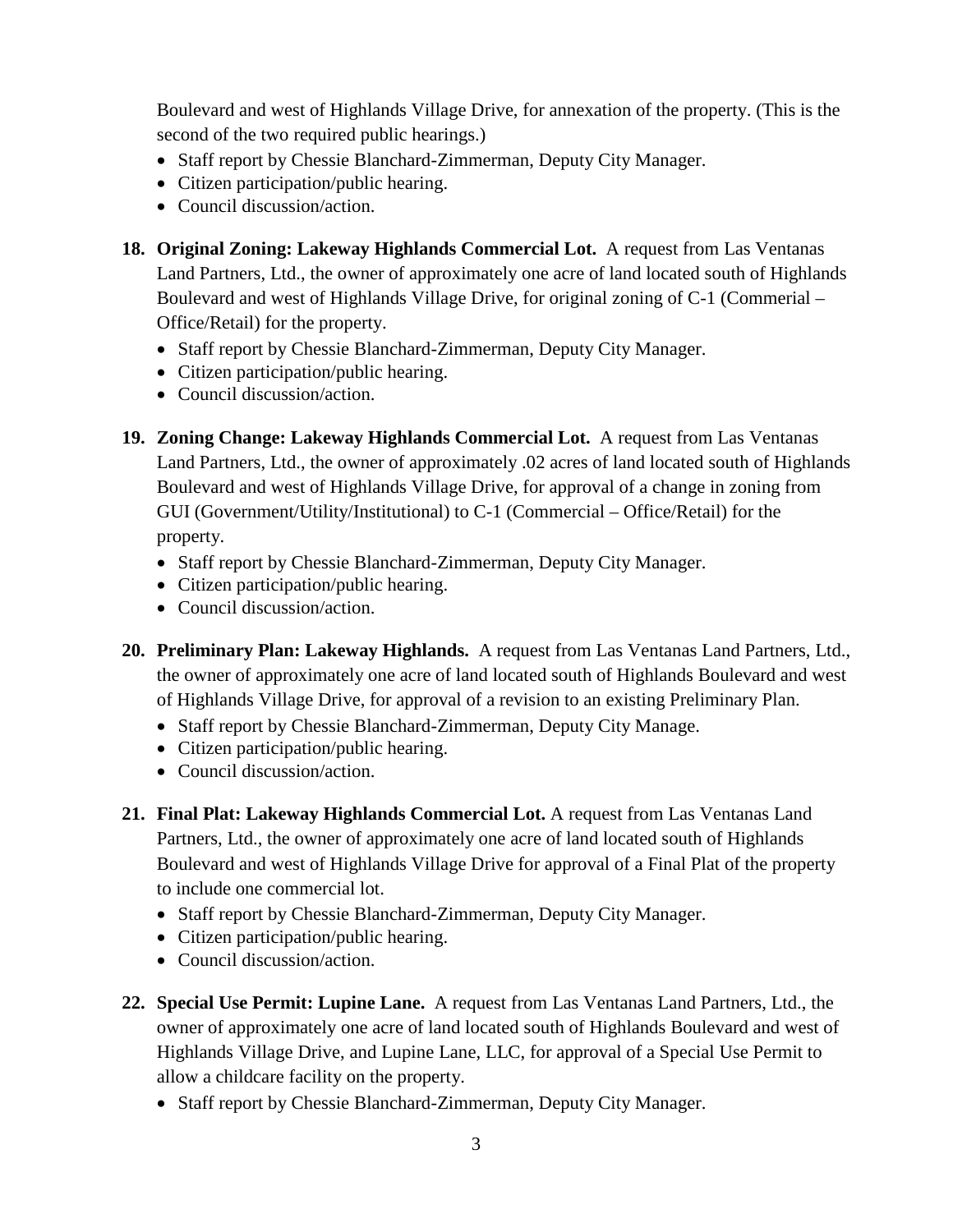- Citizen participation/public hearing.
- Council discussion/action.

**CONSENT AGENDA:** All items may be approved by one Council vote. Members of the Council may pull items from the consent agenda for discussion.

23. FY 2012 Budget Amendment: Consider an ordinance approving Amendment No. 3 to the City's Fiscal Year 2012 Budget.

24. Approve Resolutions: Appointment to Boards and Commissions.

- Ron Massa, Zoning and Planning Commission, Member
- Don Kotrady, Zoning and Planning Commission, Member
- Laurie Higginbotham, Board of Ethics, Member

25. Approve Resolution: Appointments to Emergency Preparedness Committee.

- Don Stevenson, Emergency Management Coordinator/Chairperson
- Ken De Bower, Member
- Bob Kirmse, Member
- Charlie Neuenschwander, Member

26. Approve Minutes: Regular Council Meeting of August 20, 2012

27. Approve Minutes: Special Council Meeting of August 27, 2012.

## END CONSENT AGENDA

28. Adjourn.

Signed this the  $\mu$ <sup>1</sup> day of September 2012.

David P. DeOme. Mavor

All items may be subject to action by City Council, pursuant to Ordinance No. 2001-10-29-1, Article VI.

The City Council may adjourn into Executive Session at any time during the course of this meeting to discuss any matters listed on the agenda, as authorized by the Texas Government Code including, but not limited to, Sections: 551.071 (Consultation with Attorney), 551.072 (Deliberations about Real Property), 551.073 (Deliberations about Gifts and Donations), 551.074 (Personnel Matters), 551.076 (Deliberations about Security Devices), 551.087 (Economic Development), 418.183 (Deliberations about Homeland Security Issues) and as authorized by the Texas Tax Code including, but not limited to, Section 321,3022 (Sales Tax Information).